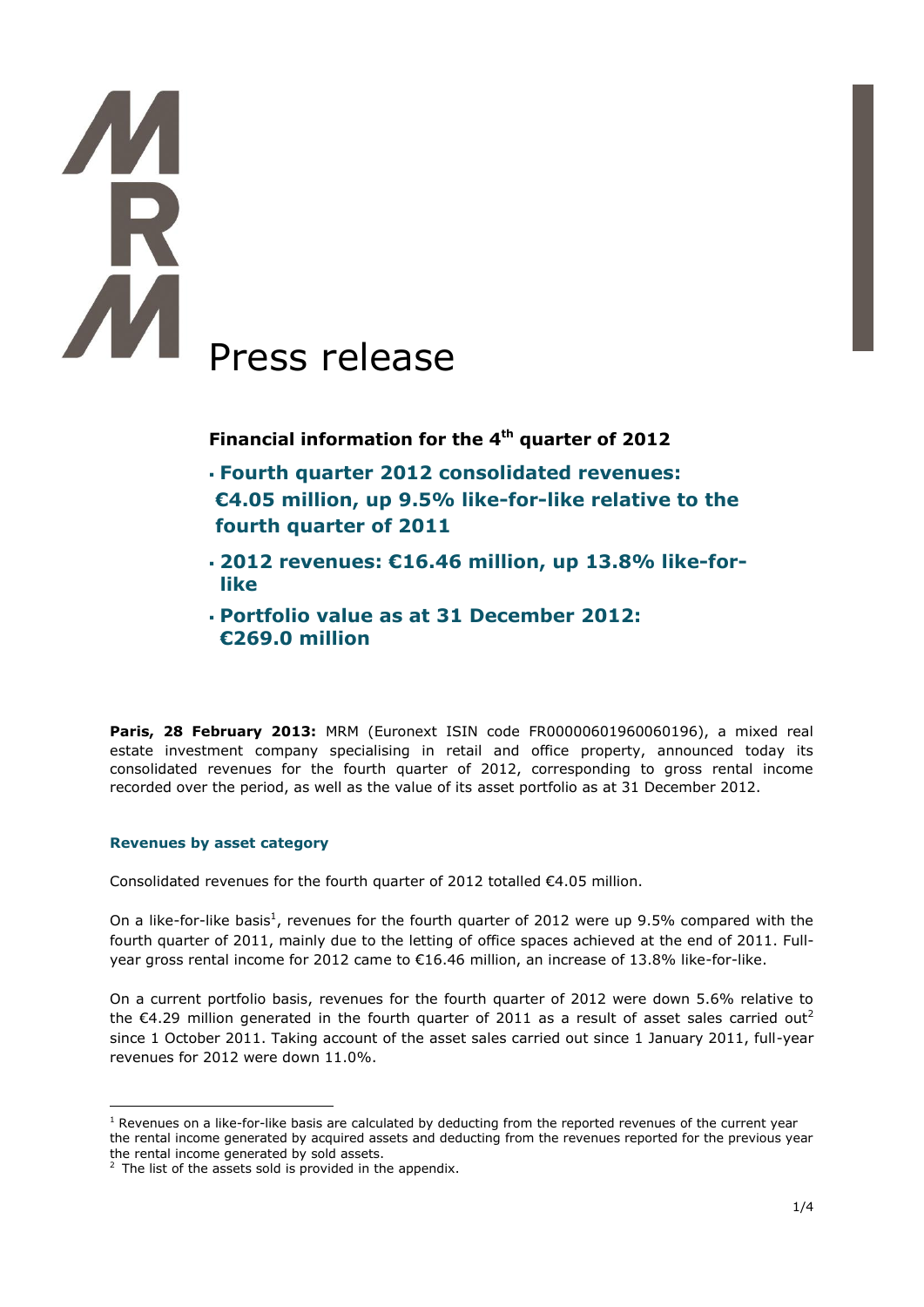| <b>Consolidated</b><br>revenues<br>In $\epsilon$ million | Q4<br>2012 | Q4<br>2011 <sup>3</sup> | Change   | Change<br>like-for-like $1/2$ | 2012  | 2011 <sup>3</sup> | Change    | Change<br>like-for-like $1/2$ |
|----------------------------------------------------------|------------|-------------------------|----------|-------------------------------|-------|-------------------|-----------|-------------------------------|
| Retail                                                   | 2.65       | 2.78                    | $-4.8\%$ | $+4.3%$                       | 10.46 | 11.14             | $-6.2%$   | $+3.0%$                       |
| Offices                                                  | 1.40       | 1.51                    | $-7.3%$  | $+21.2%$                      | 6.00  | 7.34              | $-18.2%$  | $+39.2%$                      |
| <b>Total gross</b><br>rental income                      | 4.05       | 4.29                    | $-5.6\%$ | $+9.5%$                       | 16.46 | 18.48             | $-11.0\%$ | $+13.8%$                      |

The retail and office property portfolios contributed 65% and 35% respectively to rental income for the fourth quarter of 2012.

Revenues from the **retail** portfolio rose by 4.3% on a like-for-like basis in the fourth quarter of 2012 relative to the fourth quarter of 2011, benefiting from a positive indexation effect and the coming into force of new leases.

Revenues from the **office property** portfolio rose by 21.2% on a like-for-like basis in the fourth quarter of 2012 relative to the fourth quarter of 2011. This strong growth was thanks to lettings achieved in previous quarters, in particular:

- . the Telindus lease for the entire Solis building (11,400 sqm in Les Ulis), which came into effect on 1 December 2011;
- . within the Cap Cergy building (12,800 sqm in Cergy-Pontoise), the Pôle emploi (2,800 sqm) and Enertrag (600 sqm) leases as of 4 November 2011 and 1 January 2012 respectively;
- . within the Delta multi-occupant building (8,700 sqm in Rungis), a lease signed with Valpaco for 1,250 sqm taking effect on 1 September 2012.

Rental income from office properties also benefited from a positive indexation effect.

Stabilised assets accounted for 70% of total revenues for the fourth quarter of 2012 and assets in the process of being let for 30%.

It is stated that, as from 1 January 2013 and taking into account the increase from 72% to 87% in the occupancy rate thanks to the lease signed with Valpaco, rental income generated by the Delta multi-occupant building in Rungis - which was previously recognised under offices in the process of being let - will be included in the stabilised offices portfolio.

# **Value**<sup>4</sup> **of the portfolio as at 31 December 2012**

The value of the portfolio excluding transfer taxes was €269.0 million as at 31 December 2012, compared with €287.5 million as at 31 December 2011.

The Group carried out asset sales worth €22.5 million excluding transfer taxes in 2012.

<sup>&</sup>lt;sup>4</sup> Based on valuations as at 31 December 2012 by independent appraisers Catella and Savills. Taking account of capex during 2012 and including held-for-sale assets recognised in accordance with IFRS 5.



1

 $3$  Revenues by asset category for 2011 were adjusted to take into account the inclusion since 1 January 2012 of the Carré Vélizy mixed-use complex (Vélizy-Villacoublay) in the retail portfolio. This asset was previously classified in the office portfolio.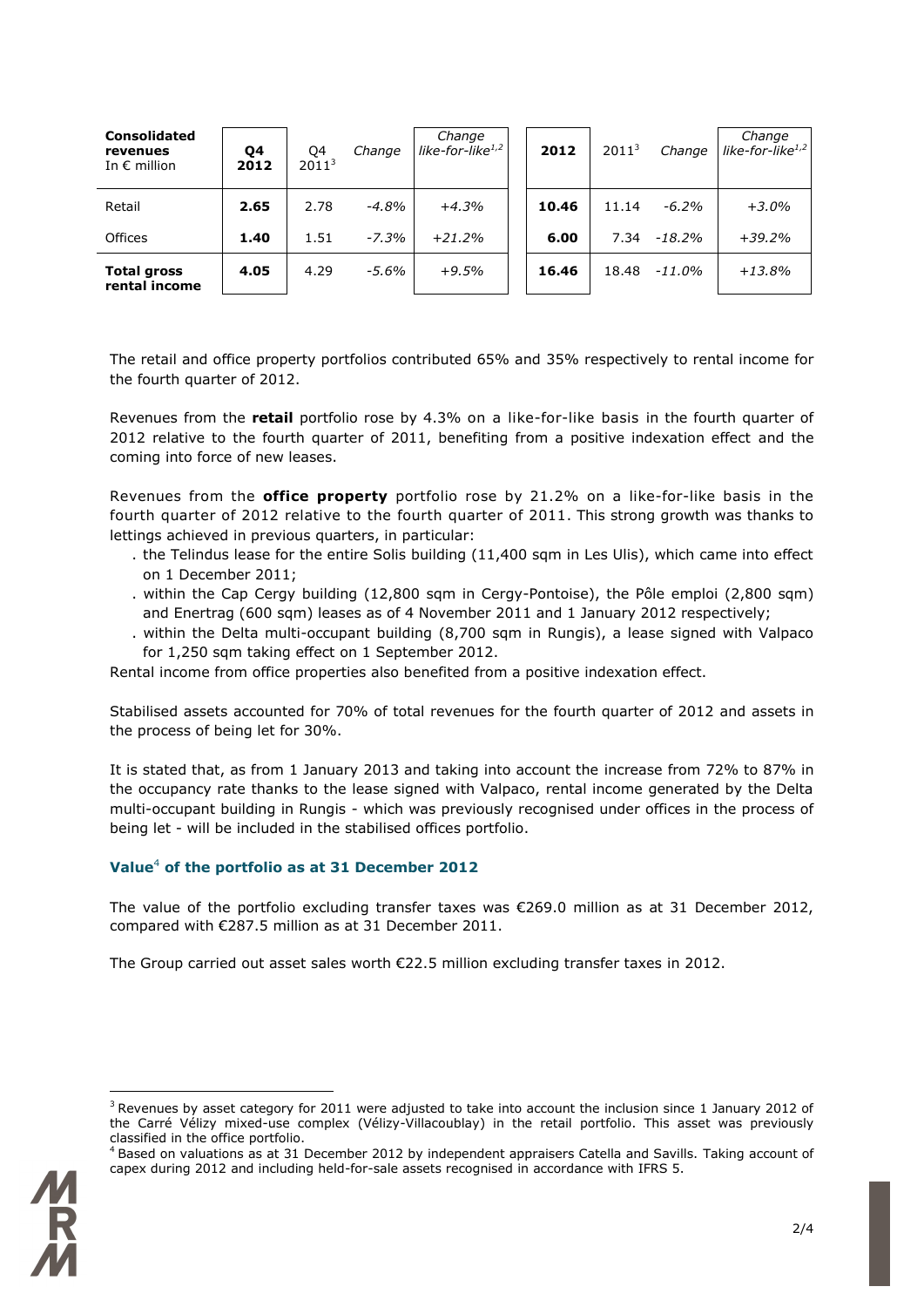### **Key events of the quarter**

During the fourth quarter of 2012, 3 leases<sup>5</sup> were signed for retail/office properties, representing an annual rental income of €0.2 million.

Jacques Blanchard, Chairman and Chief Executive Officer of MRM, comments: *"Despite a challenging economic climate and a continuing selective property market, our rental revenues reflect the quality of MRM's retail portfolio and the full impact of leases coming into effect on our refurbished office properties since mid-2011. In terms of operations, our priority is still the letting of available space. At the same time, we are working on our debts falling due in 2013."*

### **Calendar**

The Group's **2012 full-year results** will be published in March 2013.

### **About MRM**

A listed real estate investment company, MRM owns a mixed portfolio of office and retail properties comprising both stabilised assets and value-added opportunities. Its portfolio has been built up gradually since the second half of 2007 with the contribution of properties from Dynamique Bureaux and Commerces Rendement, two investment companies created and managed by CBRE Global Investors, and acquisitions carried out directly by its subsidiaries. MRM's real estate operations are managed by CBRE Global Investors. MRM is listed in Compartment C of Euronext Paris (Bloomberg code: MRM:FP – Reuters code: MRM.PA).

### **For more information:**

**MRM DDB Financial** 11, place Edouard VII 64, rue de Clichy<br>
75009 Paris 1990 - 1990 - 1990 - 1990 - 1990 - 1990 - 1990 - 1990 - 1990 - 1990 - 1990 - 1990 - 1990 - 1990 -75009 Paris 75009 Paris France **France France France** T +33 (0)1 76 77 67 40 T +33 (0)1 53 32 61 51 relation\_finances@mrminvest.com isabelle.laurent@ddbfinancial.fr

**Website: www.mrminvest.com**

Isabelle Laurent

1

<sup>&</sup>lt;sup>5</sup> New leases or leases renewed under improved terms.